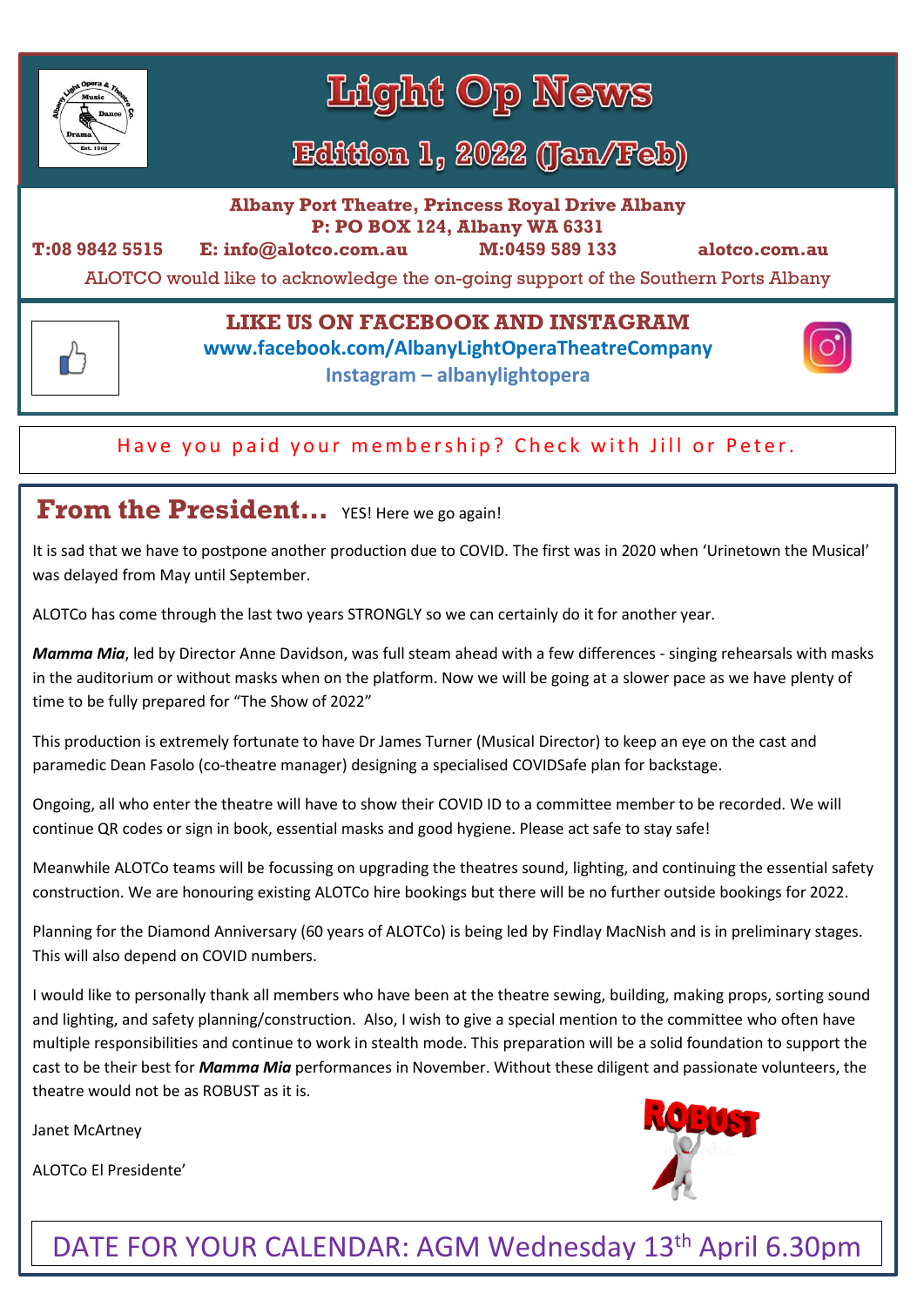#### **Production Update…**



March 7<sup>th</sup> 2022

It is with great regret, due to Covid restrictions and the ongoing uncertainty of covid cases that will impact the cast and crew for *Mamma Mia*, the show will be postponed until November and December 2022. Opening weekend will now be 18<sup>th</sup> November and closing night 10<sup>th</sup> December. With cast, crew and band commitments, these are the dates that have enabled us to keep the same cast.

*Mamma Mia* rehearsals will cease on Thursday 10<sup>th</sup> March and re-commence in September. I had typed up the information (below) for the newsletter due out a couple of weeks ago but feel I still wanted to let everyone know how things had been progressing. We are hoping to get together once a month to go over the singing that the cast have learnt in July and August and if social distance and numbers permitted, I will do some blocking with small groups of cast for relevant scenes in June/July and August before full steam ahead with twice weekly rehearsals as of September. **Example 20** and the measurement of the set of  $\frac{1}{2}$ 

Mamma Mia - five weeks into rehearsals and from the first rehearsal on the 1<sup>st</sup> of February the cast and crew have been wearing masks and managing very well indeed. We have had a couple of outdoor rehearsals on the verandah, which enabled the cast to unmask. They are sounding fabulous even with the masks on.

Choreography going well, Maxine and I have in fact been starting rehearsals at 6.30pm every rehearsal night with choreography, as we have heaps of choreography in this show. All cast have been there as and when required and they are all working extremely hard.

On Saturday 11<sup>th</sup> February, the set destruction and planning for what materials required was "hammered" out, pardon the pun, so the set building is underway. Sandy O'Doherty has helped me design a wonderful set and Sandy, Paul, Airell, Greg and Ron are about ¾ of the way through construction. Starting to take shape, then Sandy can work her magic on the painting and design.

In the costume department, it is full steam ahead. The ladies have managed to" pin" down all cast members to take their measurements. For the male ensemble and Sky, we endeavor to find six wetsuits, so the hunt and call out is on for some wetsuits. The ladies have also sourced and obtained the material required for the nine Abba outfits for this show and already have many costumes fitted and set aside for cast members, so all going very well within the costuming department.

In the props department, Vanessa assisted by Paula Pollett have already sourced quite a few of the props required for this show. I think the hardest item we are still trying to chase down is a set of bagpipes, I will have to make a call out to my Scottish friends here, but apart from that the ladies have everything very well in hand.

Lighting and sound I have nothing to report as I have not started with lighting and sound just yet. There have been new lights, installed and Sandy Wilson, Todd, and Ben have been down installing the new lights in between rehearsals. In Mamma Mia, lighting plays a huge part, so I think with the purchase of these new lights, it is going to look even more spectacular and for all future shows. Along with the new acoustic panels that have been purchased to improve our sound within the theatre, again this is going to be fabulous asset for all future productions at ALOTCo. Thanks to the committee for making these purchases.

Anne Davidson

Director

Mamma Mia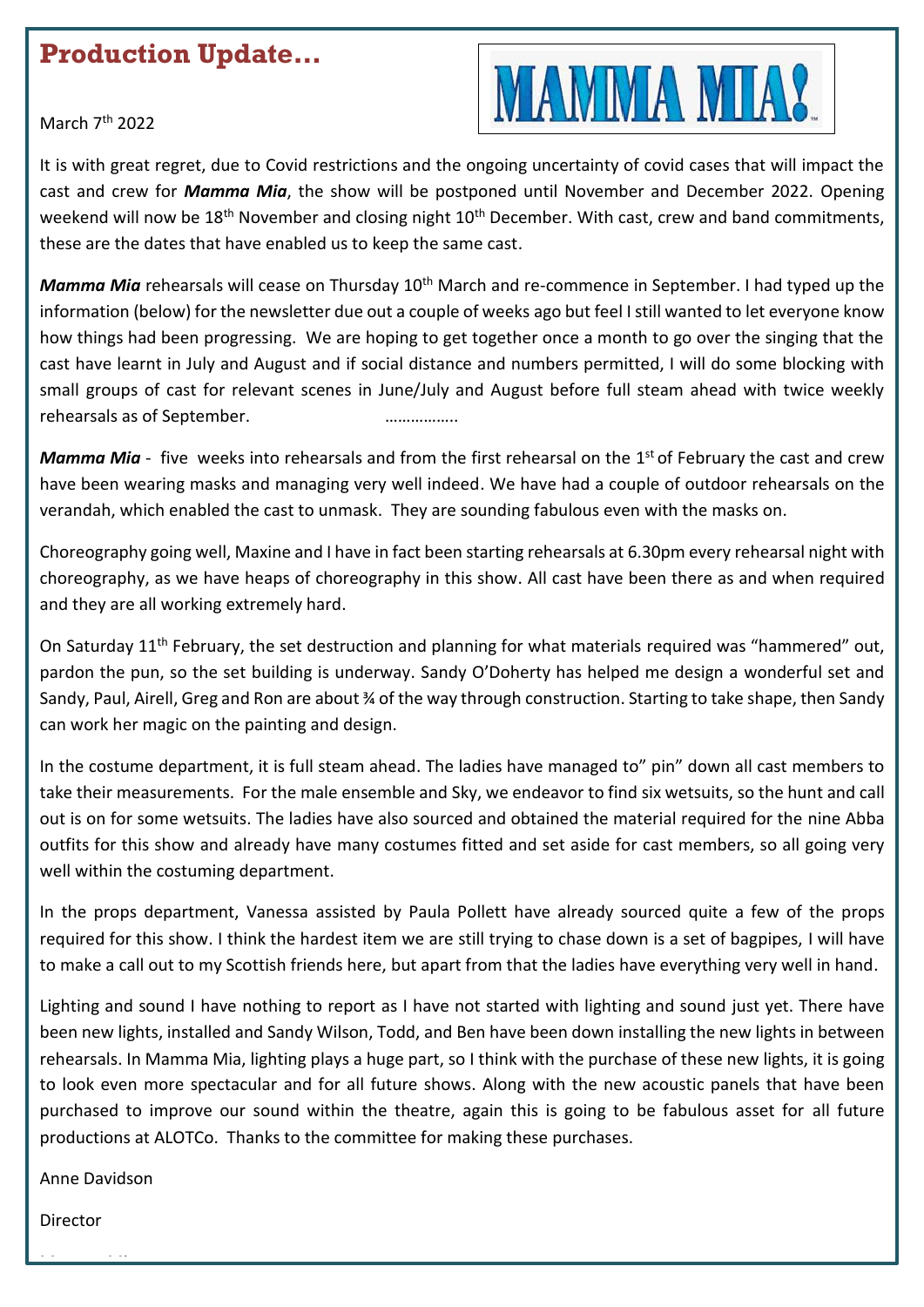## **Vale Peter Glyndwr Leighton…** 03.11.1927 – 28.01.2022

On Friday 11<sup>th</sup> of February we gathered to celebrate the adventurous life of one of our beloved Life Members, Peter Leighton, beloved husband of Linda.

Peter had been a member of ALOTCo for many decades. He had a great love of music and musical theatre and he was always ready to entertain with his squeeze box. He met Linda at ALOTCo and with a lot of encouragement from Kelly, they fell in love.

We all have wonderful memories of Peter. I remember him perched precariously at the top of a huge ladder, painting show information on a board above the big sliding doors. He also was an excellent committee man, having served as Treasurer for many years and then being in charge of creating and dismantaling scenery. Woe betide anyone who didn't do the job carefully enough and recycle all the hardware! 'Make do and mend' was his motto!

Last year Bill, Linda, Peter and I helped clean up the car park when after a huge storm knocked over the skip bin and spread rubbish everywhere. It took us about an hour to clean up the mess and then Peter went to his ute, got out a long crowbar and with sheer determination managed to get that steel bin upright and facing away from the wind. Bill and I were gobsmacked by his strength and determination.

The eulogies from Peter's daughters in the UK, his brother Russell's children and from Kelly, made us laugh and shed a tear and brought back many memories. Peter's life was an incredible adventure.

Rest in peace, Peter. We will miss you. Our deepest sympathy to Linda and the family.





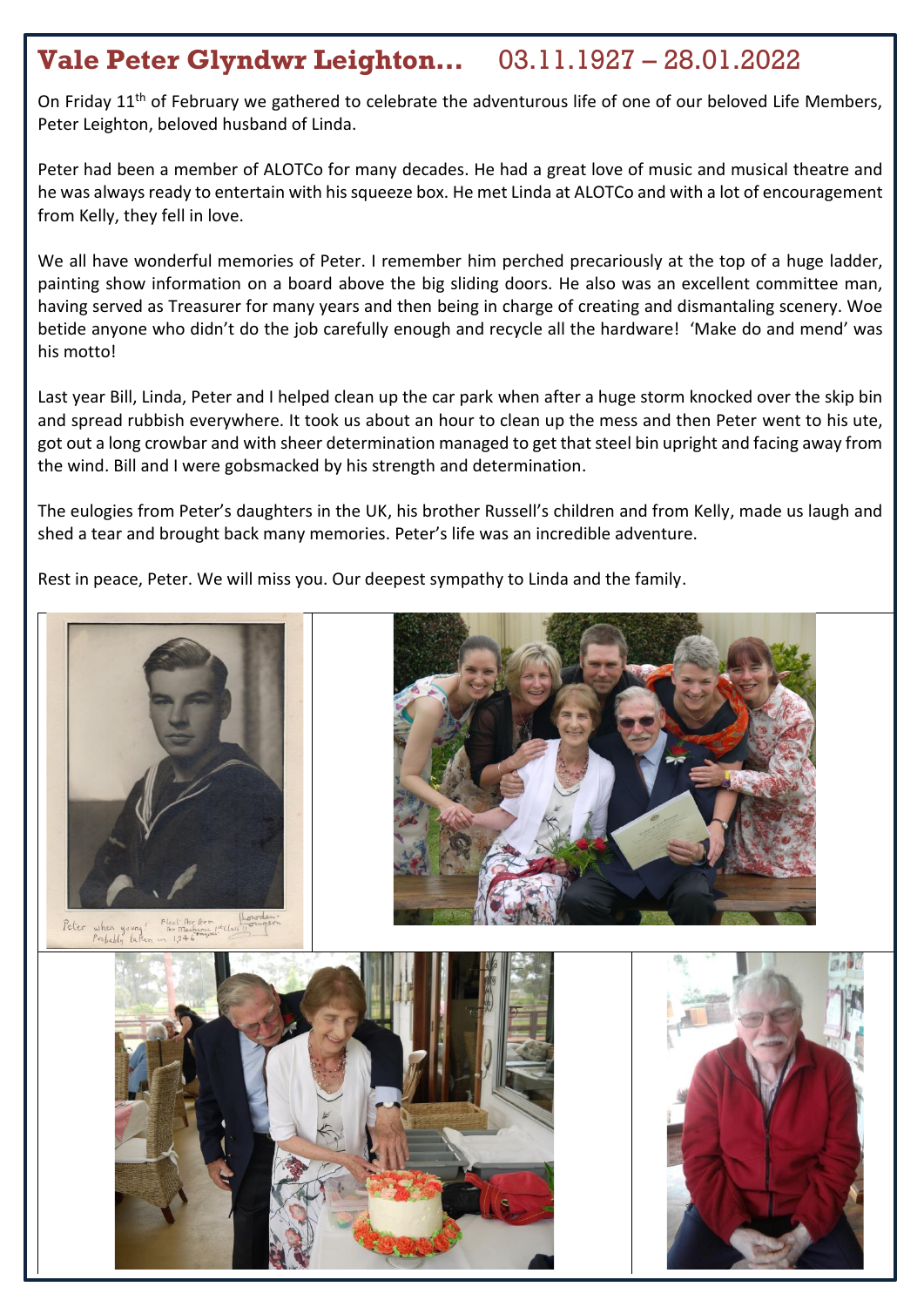## **Vale Ian Bean…**

It with sadness that ALOTCo announces the loss of Ian Bean.

Ian was new to ALOTCo (although he had sung elsewhere for years) and played General Ghengus Khan Schmitz in *Seussical* last year.

In true ALOTCo spirit, some of the cast of Seussical, led by Lawrence and Ruby Mitchell, visited Ian at the Albany Hospice to sing songs from the production. Ian's friends said that it was greatly appreciated that in his final days he was still able to enjoy his passion for music.







## **Where are they now?**

#### **Evan Ayres and the Swing Kings**

Evan and the Swing Kings will be touring full time this year (three months on the road, one month gigging in Perth). They will be touring all of WA including Laverton, Mellenbye, and El Questro to name a few. Also touring NT later this year. The Swing Kings is now a four-piece band (guitar and vocals, trumpet, double bass, and drums).

Evan says that he was absolutely loving WAAPA and was learning heaps but the performance market isthere and the timing is right so he felt it was time to make the next step.

Unfortunately, (or fortunately depending on how you look at it) it's no good having all these musical skills and knowledge, if you're not letting people enjoy it.